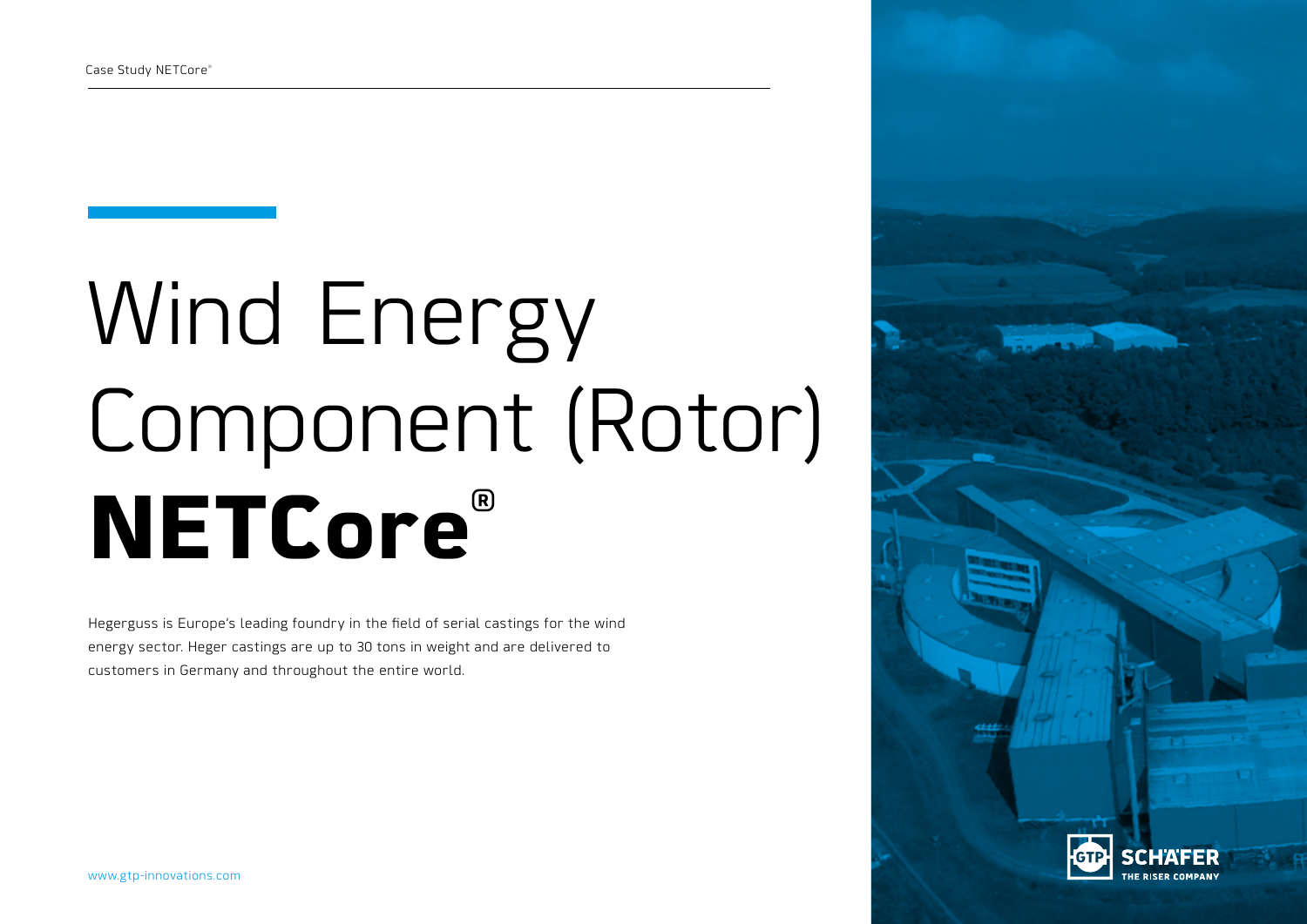# **NET-Technology® ?**

**The larger the feeder neck diameter the more reliable is the feeding of the casting, however, when riser contact exceed a certain size the effort required to remove the remaining riser rest increases significantly. With ever more complex casting shapes, and the requirement for feeding in harder to reach areas, removal of risers becomes even more time consuming.**

A significant proportion of costs incurred during the production of castings, occurs in the cleaning department, with excessive cutting and grinding for the removal of risers and gating systems. The NET-Technology® range of solutions from GTP Schäfer were specifically designed to optimise riser removal and reduce costs.

The standard NET-Technology® product range from GTP Schäfer enables the easy removal of risers with contacts up to 150 mm, with regular tools, within the normal process flow eliminating costly and time consuming post casting processing.

Within the NET-Technology° product range the NETCore® Technology, furthermore, addresses the issues associated with the use of large risers and traditional breaker cores, where there is a high risk of the breaker core sintering to the casting further increasing the effort required for riser removal.

With the NET-Technology® product range from GTP Schäfer, all risers and associated contacts can be removed easily, reducing costs and increasing the casting quality.

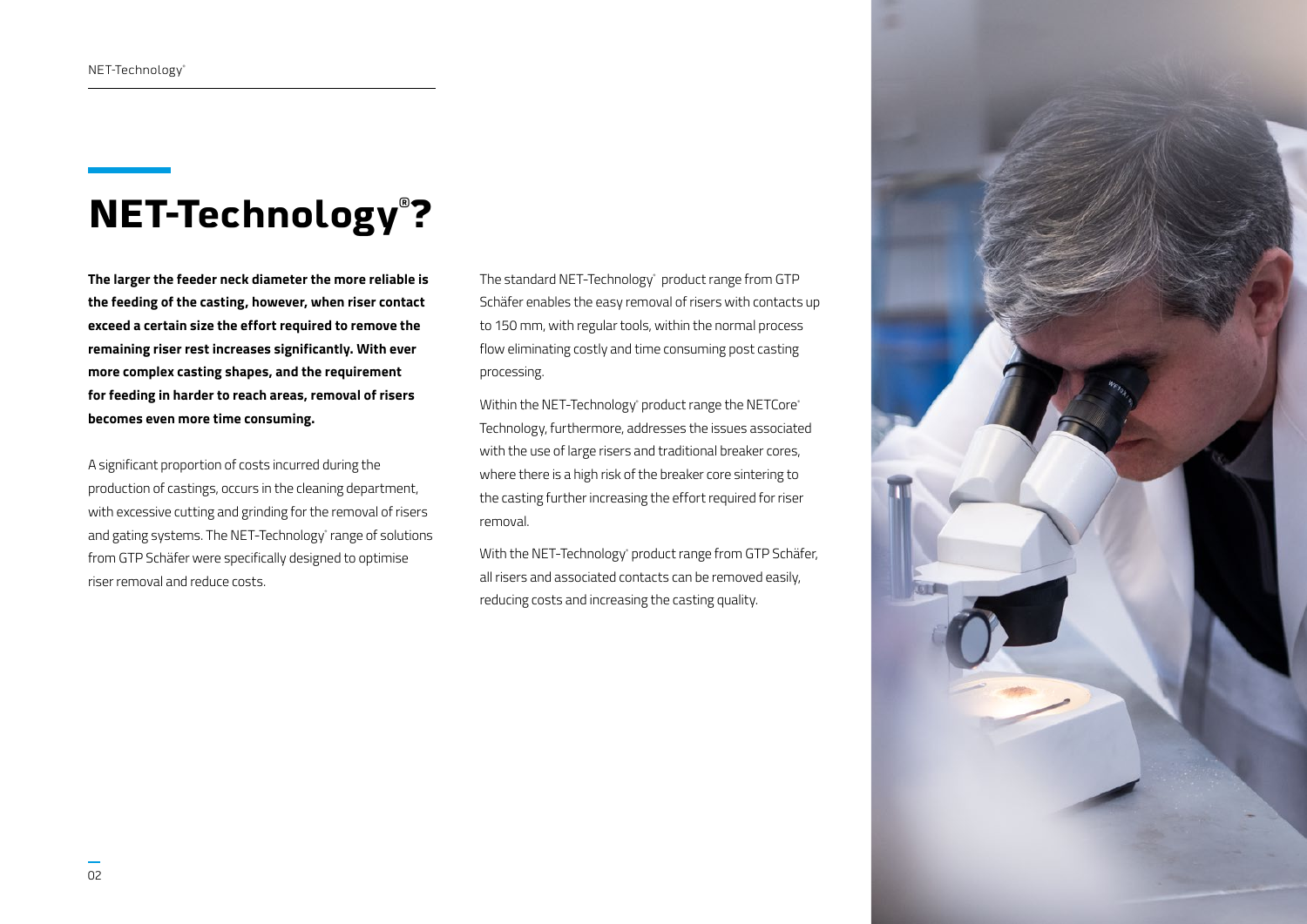# **Product range**



Breaker core technology which can be applied with highly exothermic -Thermo Risers, cylindrical or cylindrical reduced EXO-ISO fiber sleeves, consisting of a high temperature resistant ceramic media to prevent sintering, in combination with a refractory mesh placed directly at the casting surface ensures the formation of a clean predetermined breaking point along the entire riser neck cross-section.

### **NETCore® NETFrame®**



The NETFrame® has been specially designed for the removal of large side risers. It is positioned into the riser neck adjacent to the casting surface where the refractory mesh ensures a defined and predetermined fracture point ensuring easy removal of the riser.

### **NETSleeve®**



Specifically designed for use in hand moulding. The elimination of the traditional breaker ensures optimised, and reliable feeding of the casting due to the increased contact of the riser at the casting. Easy riser removal is ensured due to the addition of the refractory mesh and the predetermined fracture point within the riser neck.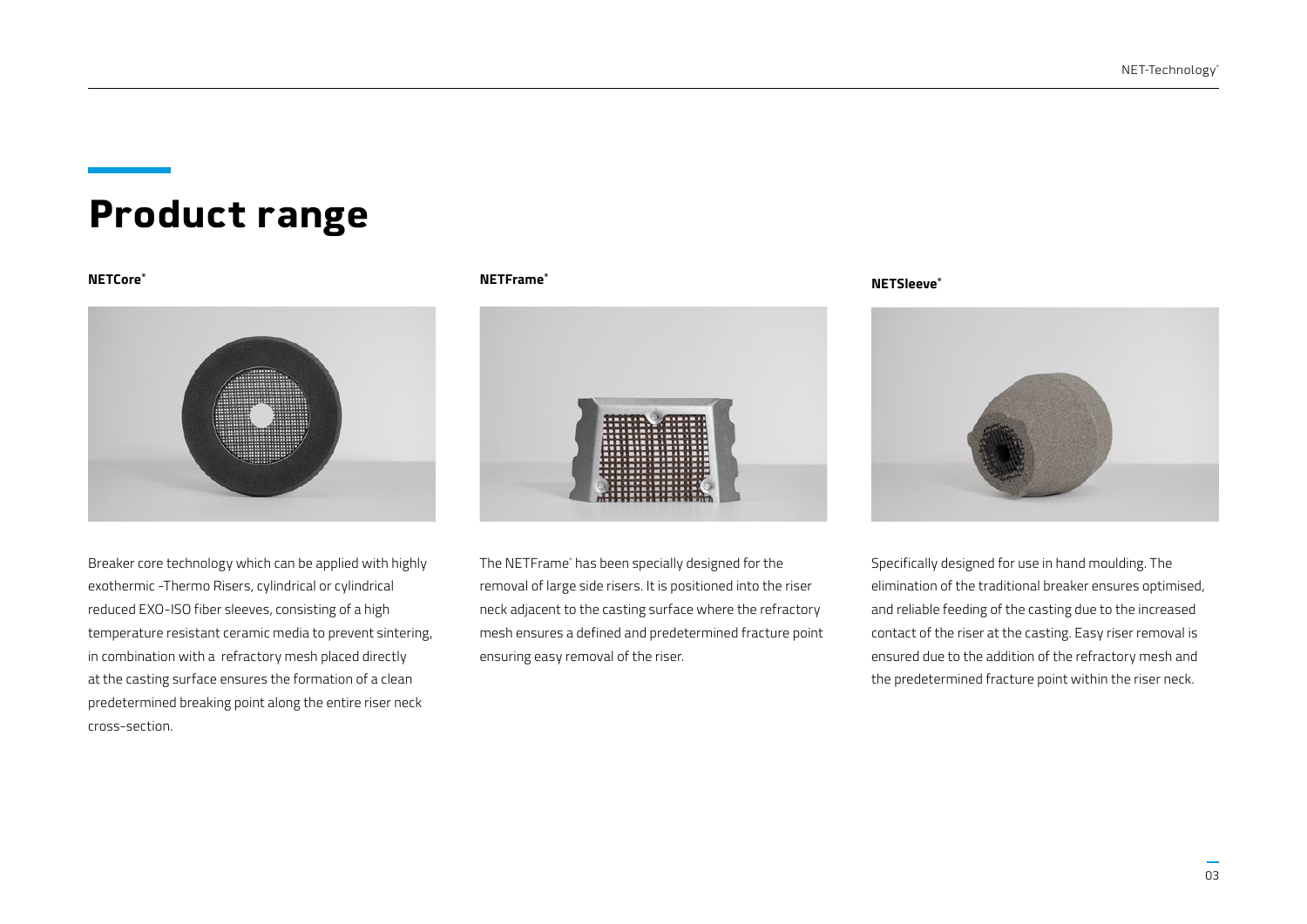**NETCOre**<sup>®</sup> For feeder neck diameters > 80 mm, the knocking-off of the The remains of food are usually made considerably more difficult. In addition, with larger the risk that the remaining part of the riser may be incorporated into the casting. which may result in committee. In addition most launcher devices with a feeder neck diameter of > 150 mm to their limits. For these applications the crushing core technology NETCore® . The breaker core is equipped with a high temperature resistant Fabric at the level of the crushing core constriction, which improves the material structure in the intended crushing plane and thus clearly weakens the reduced use of force when knocking off the remaining riser.



Cleaning costs reduction



Rejects reduction

 $\sqrt{450}$ Teeing up

 $\mathcal{N}$ 

to 450 mm



 $\Xi$  /  $\gamma$ ر س- )

**Clear** 

Decreased risk of injury

Decreased  $\sqrt{2}$ 

time savings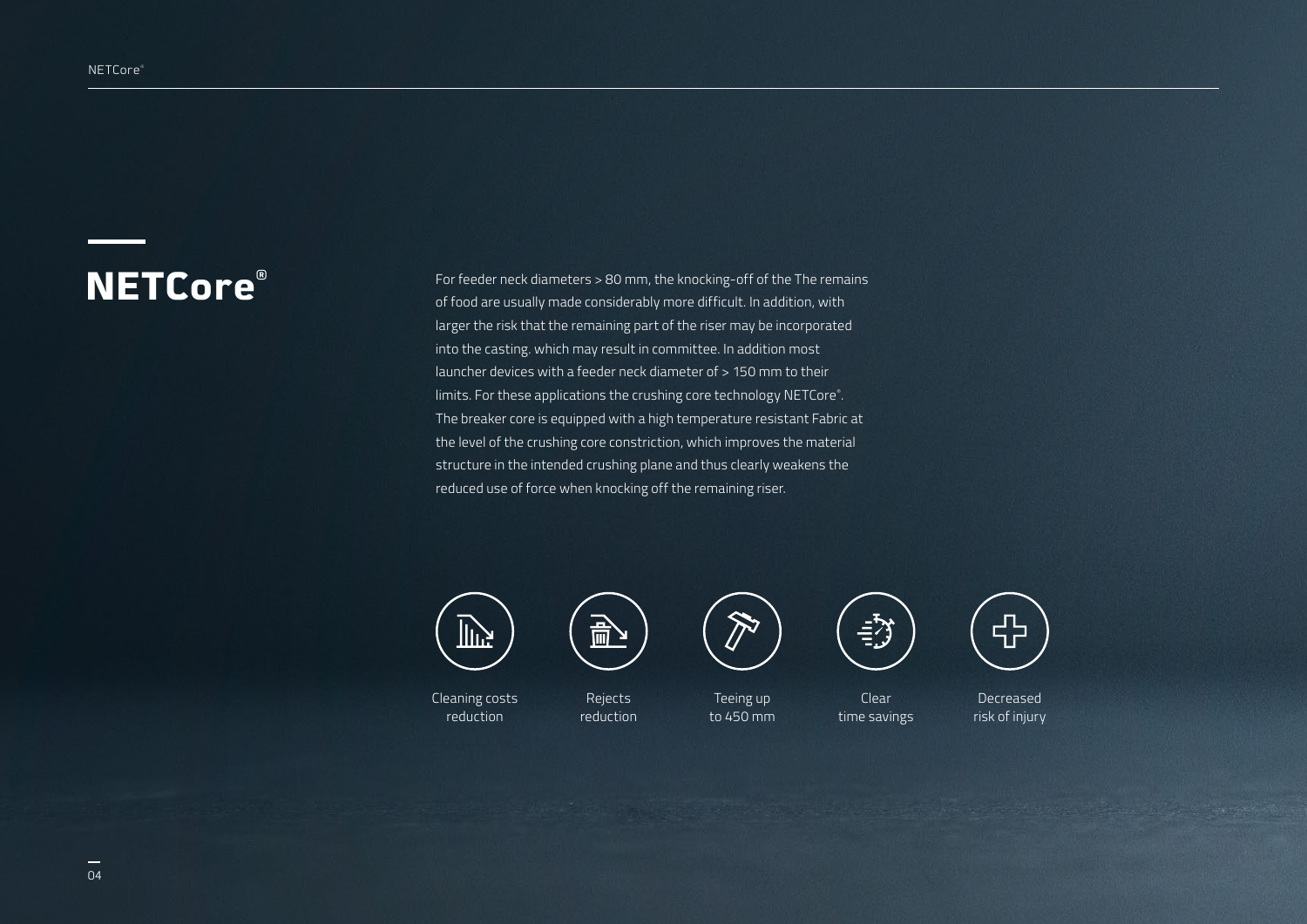**Sinter-free breaker core**

**High temperature resistant fabric**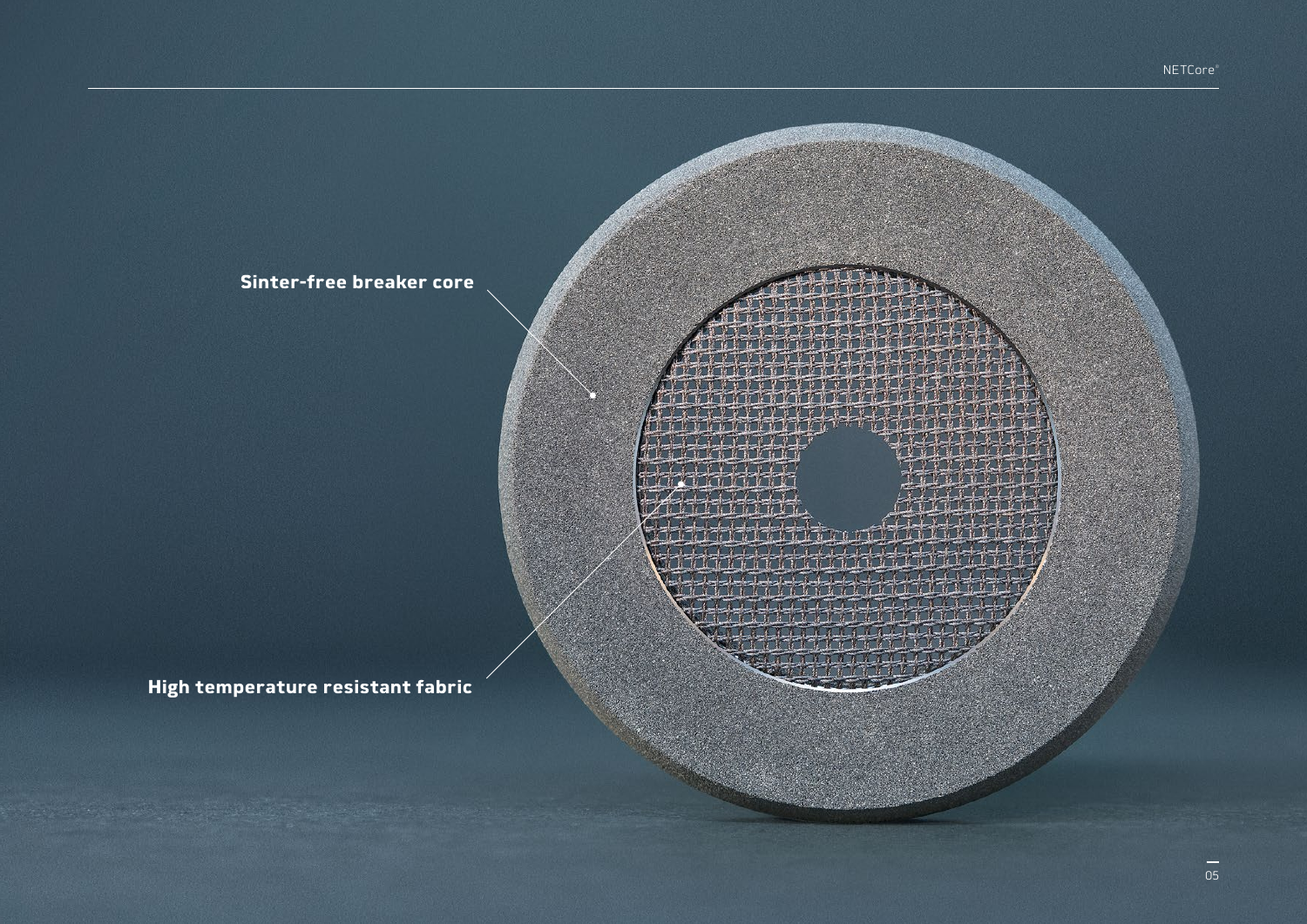# **Customer opinion**

**Problem:** The cleaning times of the component have clearly exceeded the desired processing time. With conventional feeder techniques, no improvement could be achieved on the desired scale.

**Challenge:** Reduction of cutting time and reduction of throughput time with regard to the entire component. Furthermore, the application technology of the component requires side feeders on the inside, which could only be removed with great effort.

| <b>Customer</b>            | HegerGuss GmbH                                                            |
|----------------------------|---------------------------------------------------------------------------|
| <b>Casting Application</b> | Wind Energy Component (Rotor)                                             |
| <b>Alloy</b>               | EN-GIS-400-18                                                             |
| <b>Pouring Temperature</b> | $1.340^{\circ}$ C                                                         |
| Weight                     | 9.800kg (11.200kg liquid)                                                 |
| <b>Feeding</b>             | Top feeder and side feeders (see picture)                                 |
| <b>Solution</b>            | Introduction of NETCore breaker core technology for top and side feeders. |

## **Advantages with NETCore®**

*"With NETCore® , we can reliably feed particularly difficult-to-access feeder positions and also significantly improve cleaning times and results."* 

### *Gerd Lorenz*

*Production Manager from HEGER GUSS*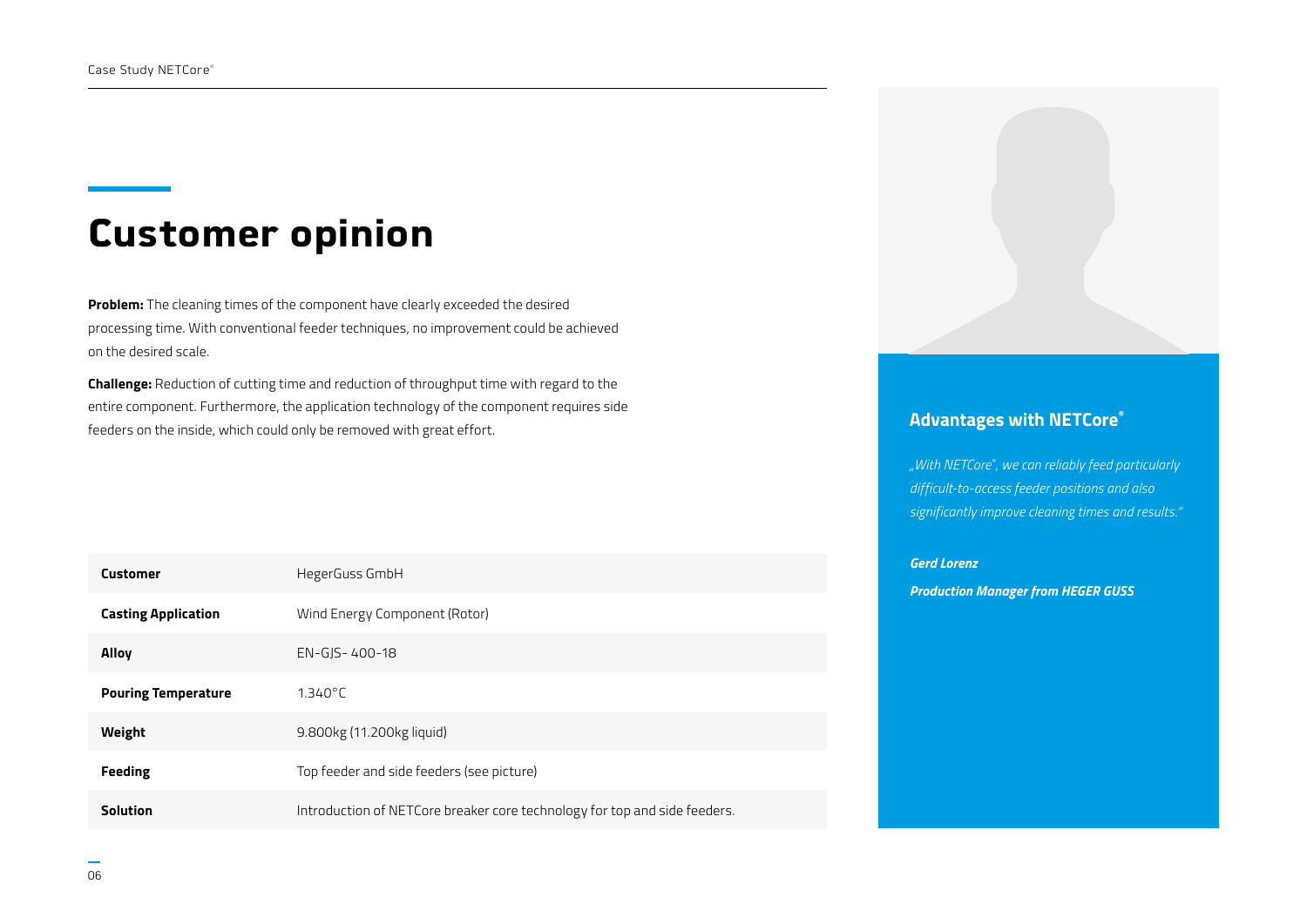# **Process steps in comparison**

The case study below details the time saved in the processing of castings and removal of risers through the cleaning department with and without NETCore® technology.

| <b>Process step</b>  | <b>Without NETCore®</b> | <b>With NETCore<sup>®</sup></b> |
|----------------------|-------------------------|---------------------------------|
| Knock of riser rests | $170 \,\mathrm{min}$    | 30 min                          |

# **Results**

The top feeders could be removed with a few hammer strokes and some even fell off at the shake out. For the internal feeders, the gentle use of a hydraulic spreader made it possible to remove the riser rest in a process secure way while significantly reducing the risk of scrap.



*Abschlagen mit NETCore*®  *nach dem Ausleeren*



*Exothermic side feeder with NET-Conventional top riser with Core*®  *Breaker Core NETCore*®